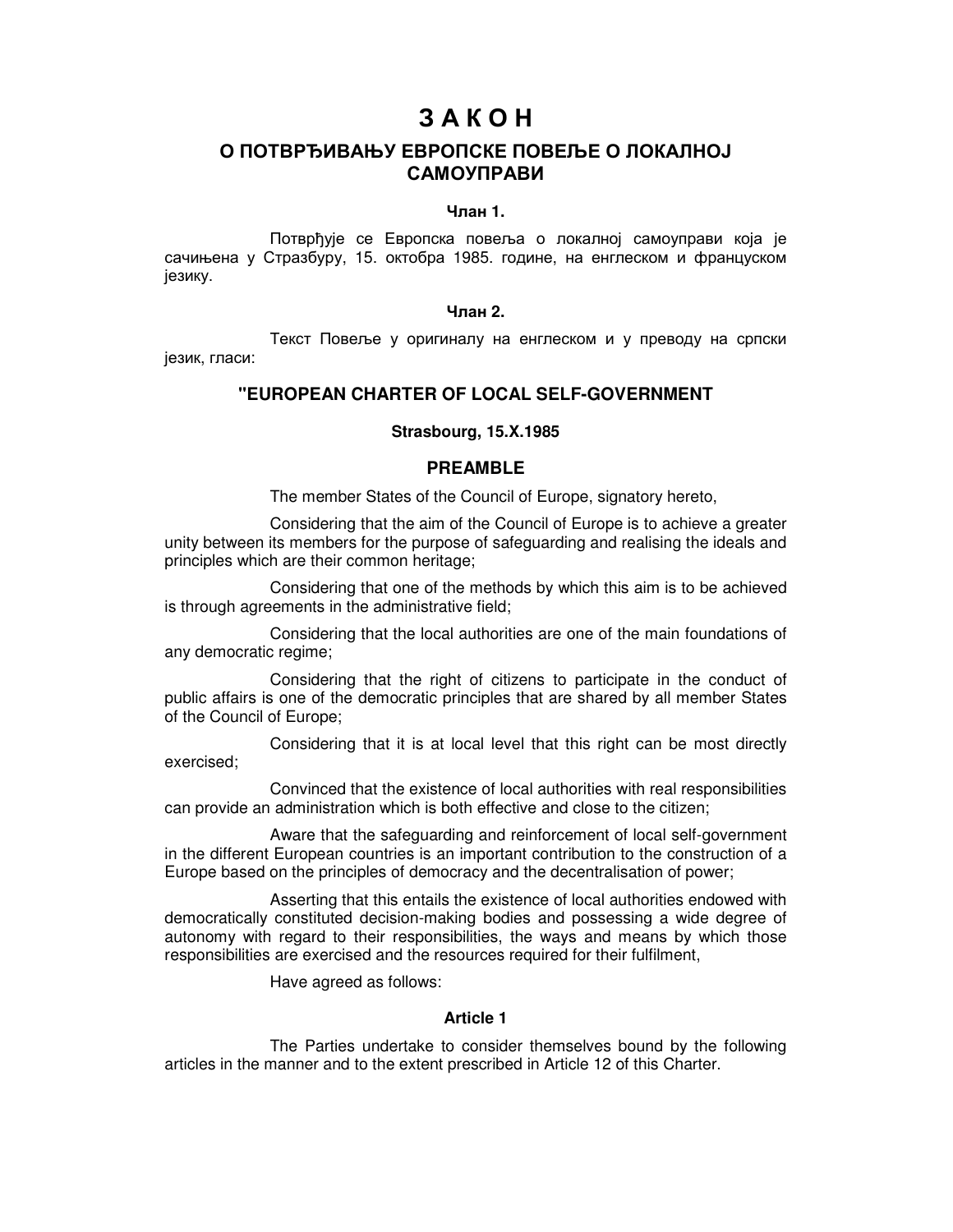# **PART I**

# **Article 2 – Constitutional and legal foundation for local selfgovernment**

The principle of local self-government shall be recognised in domestic legislation, and where practicable in the constitution.

# **Article 3 – Concept of local self-government**

1. Local self-government denotes the right and the ability of local authorities, within the limits of the law, to regulate and manage a substantial share of public affairs under their own responsibility and in the interests of the local population.

2. This right shall be exercised by councils or assemblies composed of members freely elected by secret ballot on the basis of direct, equal, universal suffrage, and which may possess executive organs responsible to them. This provision shall in no way affect recourse to assemblies of citizens, referendums or any other form of direct citizen participation where it is permitted by statute.

# **Article 4 – Scope of local self-government**

1. The basic powers and responsibilities of local authorities shall be prescribed by the constitution or by statute. However, this provision shall not prevent the attribution to local authorities of powers and responsibilities for specific purposes in accordance with the law.

2. Local authorities shall, within the limits of the law, have full discretion to exercise their initiative with regard to any matter which is not excluded from their competence nor assigned to any other authority.

3. Public responsibilities shall generally be exercised, in preference, by those authorities which are closest to the citizen. Allocation of responsibility to another authority should weigh up the extent and nature of the task and requirements of efficiency and economy.

4. Powers given to local authorities shall normally be full and exclusive. They may not be undermined or limited by another, central or regional, authority except as provided for by the law.

5. Where powers are delegated to them by a central or regional authority, local authorities shall, insofar as possible, be allowed discretion in adapting their exercise to local conditions.

6. Local authorities shall be consulted, insofar as possible, in due time and in an appropriate way in the planning and decision-making processes for all matters which concern them directly.

# **Article 5 – Protection of local authority boundaries**

Changes in local authority boundaries shall not be made without prior consultation of the local communities concerned, possibly by means of a referendum where this is permitted by statute.

# **Article 6 – Appropriate administrative structures and resources for the tasks of local authorities**

1. Without prejudice to more general statutory provisions, local authorities shall be able to determine their own internal administrative structures in order to adapt them to local needs and ensure effective management.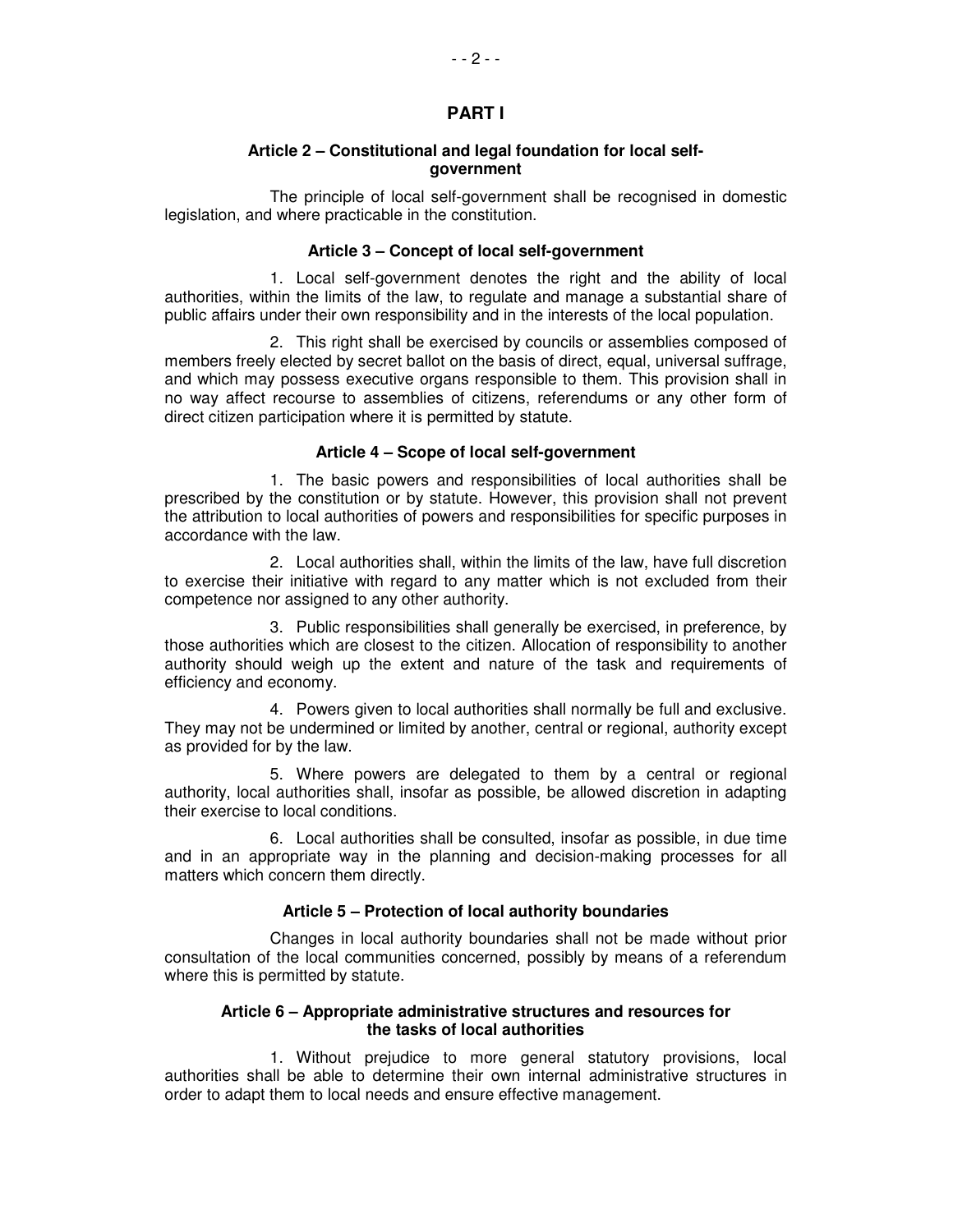2. The conditions of service of local government employees shall be such as to permit the recruitment of high-quality staff on the basis of merit and competence; to this end adequate training opportunities, remuneration and career prospects shall be provided.

# **Article 7 – Conditions under which responsibilities at local level are exercised**

1. The conditions of office of local elected representatives shall provide for free exercise of their functions.

2. They shall allow for appropriate financial compensation for expenses incurred in the exercise of the office in question as well as, where appropriate, compensation for loss of earnings or remuneration for work done and corresponding social welfare protection.

3. Any functions and activities which are deemed incompatible with the holding of local elective office shall be determined by statute or fundamental legal principles.

# **Article 8 – Administrative supervision of local authorities' activities**

1. Any administrative supervision of local authorities may only be exercised according to such procedures and in such cases as are provided for by the constitution or by statute.

2. Any administrative supervision of the activities of the local authorities shall normally aim only at ensuring compliance with the law and with constitutional principles. Administrative supervision may however be exercised with regard to expediency by higher-level authorities in respect of tasks the execution of which is delegated to local authorities.

3. Administrative supervision of local authorities shall be exercised in such a way as to ensure that the intervention of the controlling authority is kept in proportion to the importance of the interests which it is intended to protect.

# **Article 9 – Financial resources of local authorities**

1. Local authorities shall be entitled, within national economic policy, to adequate financial resources of their own, of which they may dispose freely within the framework of their powers.

2. Local authorities' financial resources shall be commensurate with the responsibilities provided for by the constitution and the law.

3. Part at least of the financial resources of local authorities shall derive from local taxes and charges of which, within the limits of statute, they have the power to determine the rate.

4. The financial systems on which resources available to local authorities are based shall be of a sufficiently diversified and buoyant nature to enable them to keep pace as far as practically possible with the real evolution of the cost of carrying out their tasks.

5. The protection of financially weaker local authorities calls for the institution of financial equalisation procedures or equivalent measures which are designed to correct the effects of the unequal distribution of potential sources of finance and of the financial burden they must support. Such procedures or measures shall not diminish the discretion local authorities may exercise within their own sphere of responsibility.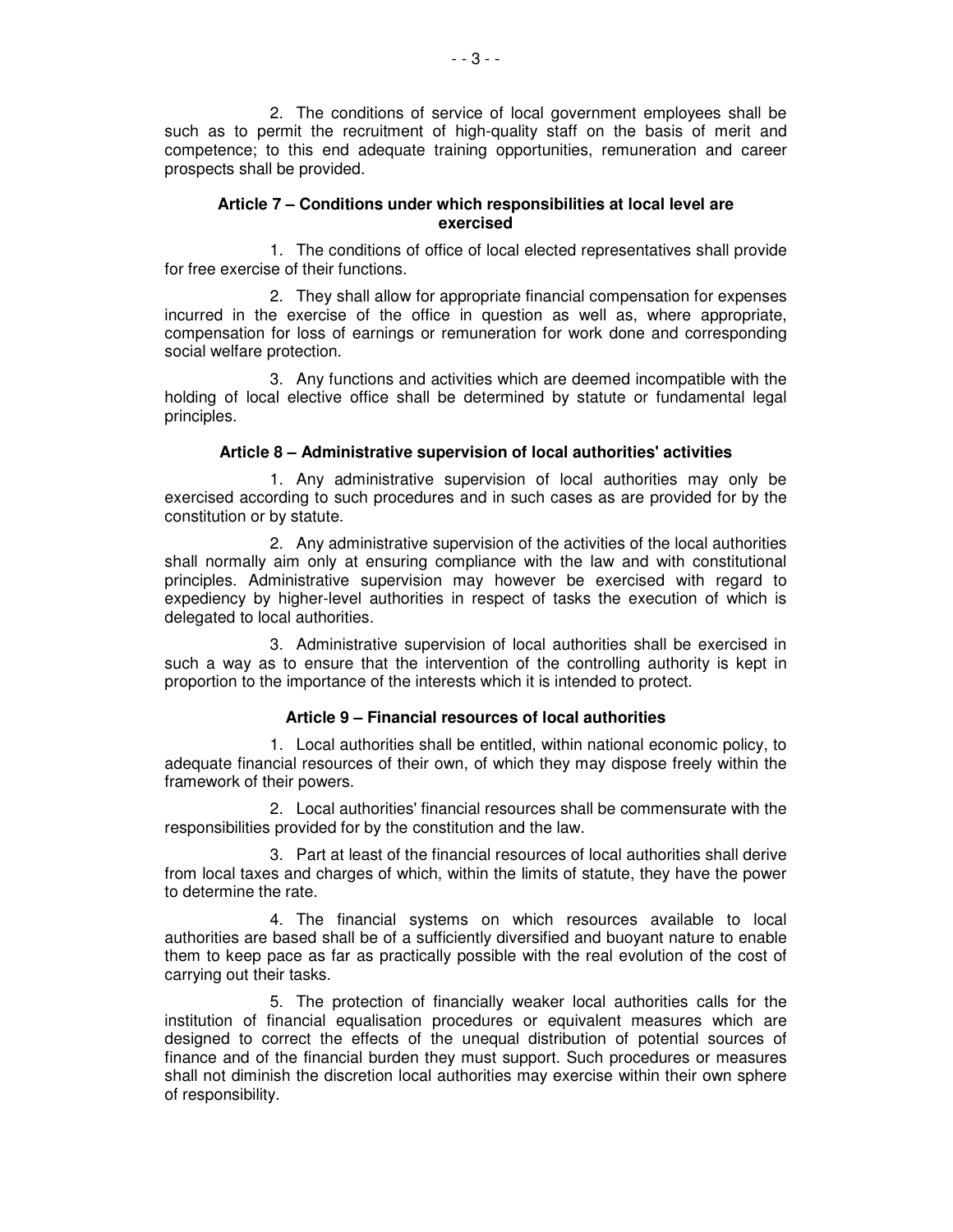6. Local authorities shall be consulted, in an appropriate manner, on the way in which redistributed resources are to be allocated to them.

7. As far as possible, grants to local authorities shall not be earmarked for the financing of specific projects. The provision of grants shall not remove the basic freedom of local authorities to exercise policy discretion within their own jurisdiction.

8. For the purpose of borrowing for capital investment, local authorities shall have access to the national capital market within the limits of the law.

# **Article 10 – Local authorities' right to associate**

1. Local authorities shall be entitled, in exercising their powers, to cooperate and, within the framework of the law, to form consortia with other local authorities in order to carry out tasks of common interest.

2. The entitlement of local authorities to belong to an association for the protection and promotion of their common interests and to belong to an international association of local authorities shall be recognised in each State.

3. Local authorities shall be entitled, under such conditions as may be provided for by the law, to co-operate with their counterparts in other States.

# **Article 11 – Legal protection of local self-government**

Local authorities shall have the right of recourse to a judicial remedy in order to secure free exercise of their powers and respect for such principles of local self-government as are enshrined in the constitution or domestic legislation.

# **PART II – MISCELLANEOUS PROVISIONS**

# **Article 12 – Undertakings**

1. Each Party undertakes to consider itself bound by at least twenty paragraphs of Part I of the Charter, at least ten of which shall be selected from among the following paragraphs:

- o Article 2,
- o Article 3, paragraphs 1 and 2,
- o Article 4, paragraphs 1, 2 and 4,
- o Article 5,
- o Article 7, paragraph 1,
- o Article 8, paragraph 2,
- o Article 9, paragraphs 1, 2 and 3,
- o Article 10, paragraph 1,
- o Article 11.

2. Each Contracting State, when depositing its instrument of ratification, acceptance or approval, shall notify to the Secretary General of the Council of Europe of the paragraphs selected in accordance with the provisions of paragraph 1 of this article.

3. Any Party may, at any later time, notify the Secretary General that it considers itself bound by any paragraphs of this Charter which it has not already accepted under the terms of paragraph 1 of this article. Such undertakings subsequently given shall be deemed to be an integral part of the ratification,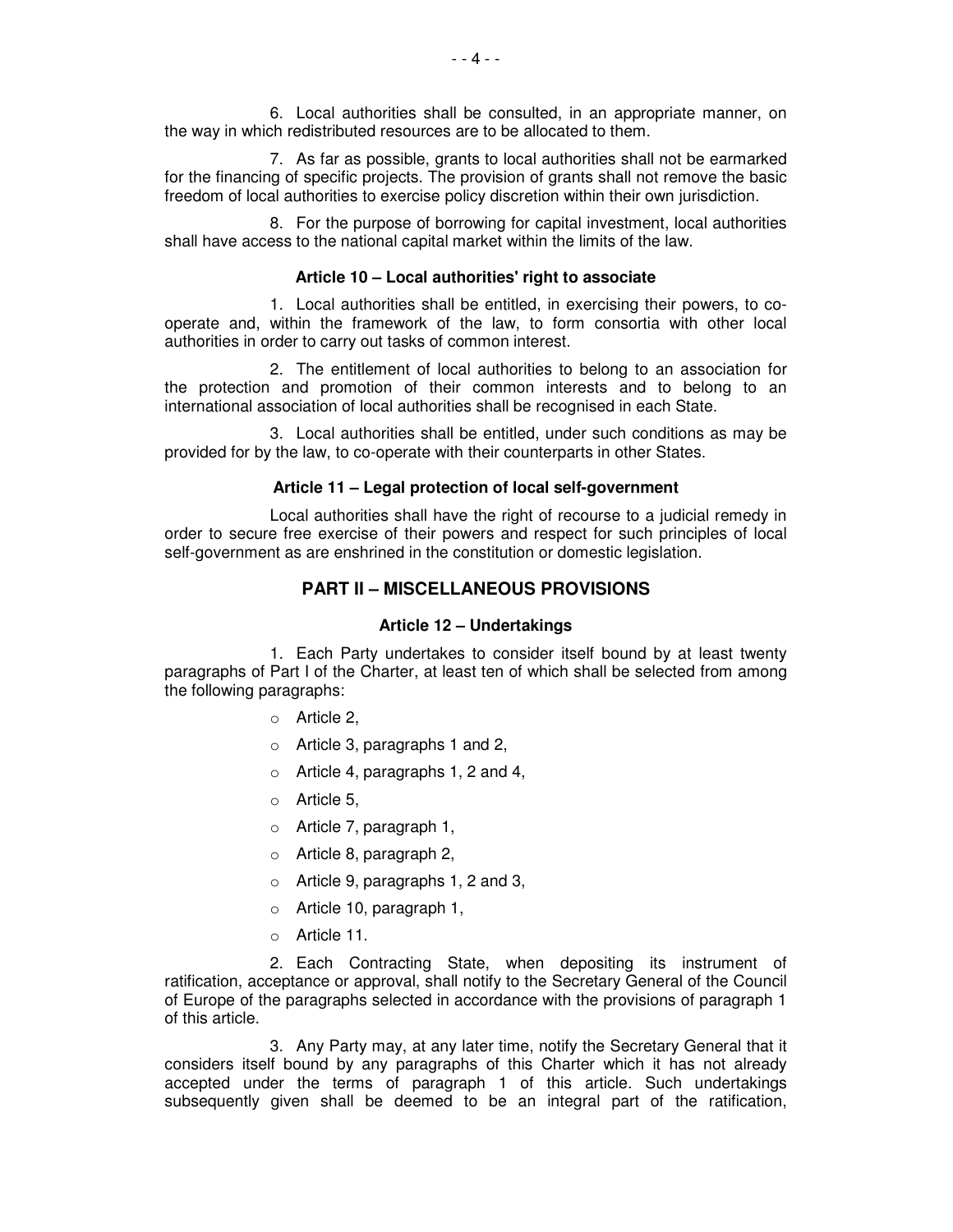acceptance or approval of the Party so notifying, and shall have the same effect as from the first day of the month following the expiration of a period of three months after the date of the receipt of the notification by the Secretary General.

# **Article 13 – Authorities to which the Charter applies**

The principles of local self-government contained in the present Charter apply to all the categories of local authorities existing within the territory of the Party. However, each Party may, when depositing its instrument of ratification, acceptance or approval, specify the categories of local or regional authorities to which it intends to confine the scope of the Charter or which it intends to exclude from its scope. It may also include further categories of local or regional authorities within the scope of the Charter by subsequent notification to the Secretary General of the Council of Europe.

#### **Article 14 – Provision of information**

Each Party shall forward to the Secretary General of the Council of Europe all relevant information concerning legislative provisions and other measures taken by it for the purposes of complying with the terms of this Charter.

# **PART III**

### **Article 15 – Signature, ratification and entry into force**

1. This Charter shall be open for signature by the member States of the Council of Europe. It is subject to ratification, acceptance or approval. Instruments of ratification, acceptance or approval shall be deposited with the Secretary General of the Council of Europe.

2. This Charter shall enter into force on the first day of the month following the expiration of a period of three months after the date on which four member States of the Council of Europe have expressed their consent to be bound by the Charter in accordance with the provisions of the preceding paragraph.

3. In respect of any member State which subsequently expresses its consent to be bound by it, the Charter shall enter into force on the first day of the month following the expiration of a period of three months after the date of the deposit of the instrument of ratification, acceptance or approval.

#### **Article 16 – Territorial clause**

1. Any State may, at the time of signature or when depositing its instrument of ratification, acceptance, approval or accession, specify the territory or territories to which this Charter shall apply.

2. Any State may at any later date, by a declaration addressed to the Secretary General of the Council of Europe, extend the application of this Charter to any other territory specified in the declaration. In respect of such territory the Charter shall enter into force on the first day of the month following the expiration of a period of three months after the date of receipt of such declaration by the Secretary General.

3. Any declaration made under the two preceding paragraphs may, in respect of any territory specified in such declaration, be withdrawn by a notification addressed to the Secretary General. The withdrawal shall become effective on the first day of the month following the expiration of a period of six months after the date of receipt of such notification by the Secretary General.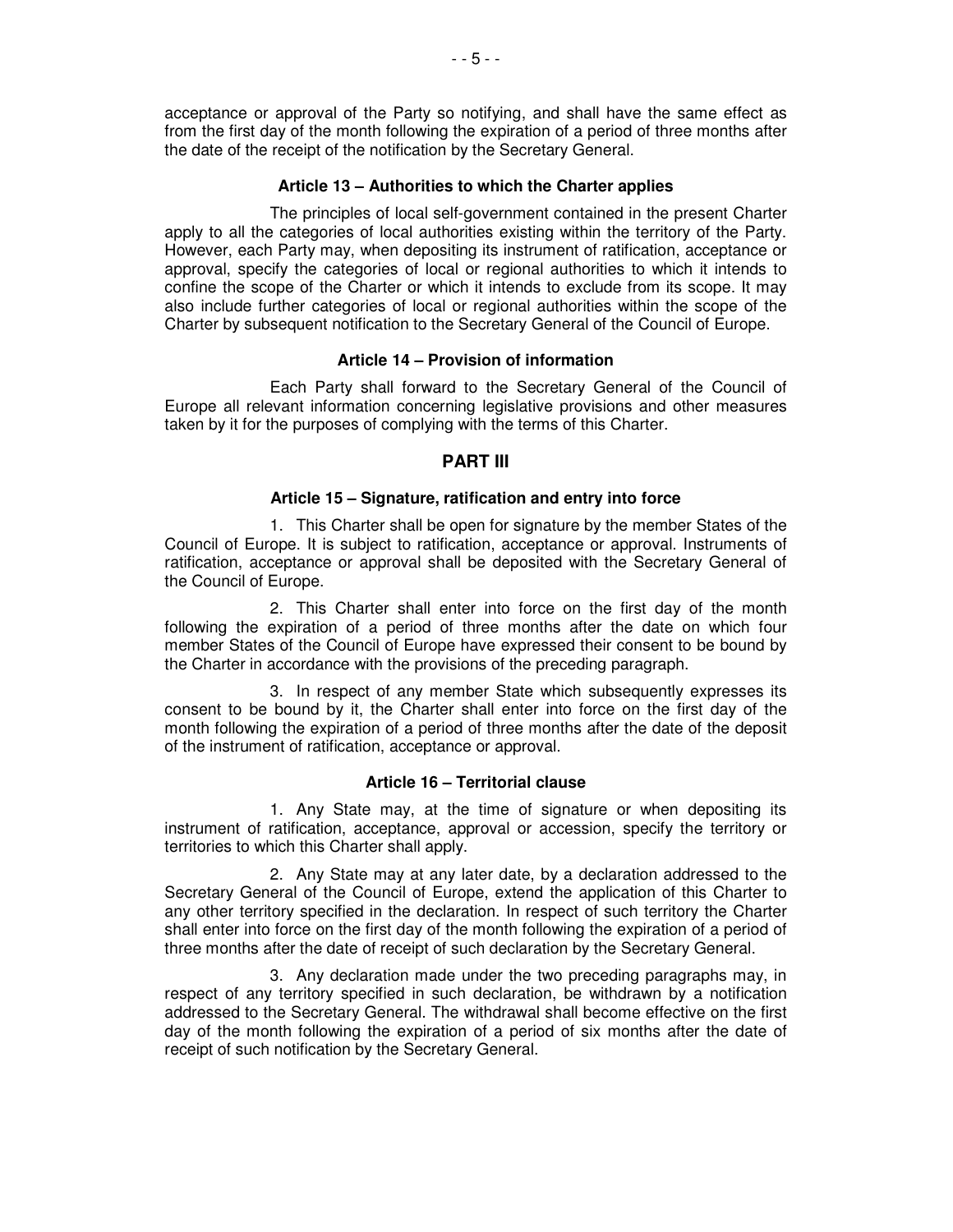# **Article 17 – Denunciation**

1. Any Party may denounce this Charter at any time after the expiration of a period of five years from the date on which the Charter entered into force for it. Six months' notice shall be given to the Secretary General of the Council of Europe. Such denunciation shall not affect the validity of the Charter in respect of the other Parties provided that at all times there are not less than four such Parties.

2. Any Party may, in accordance with the provisions set out in the preceding paragraph, denounce any paragraph of Part I of the Charter accepted by it provided that the Party remains bound by the number and type of paragraphs stipulated in Article 12, paragraph 1. Any Party which, upon denouncing a paragraph, no longer meets the requirements of Article 12, paragraph 1, shall be considered as also having denounced the Charter itself.

#### **Article 18 – Notifications**

The Secretary General of the Council of Europe shall notify the member States of the Council of Europe of:

- a. any signature;
- b. the deposit of any instrument of ratification, acceptance or approval;
- c. any date of entry into force of this Charter in accordance with Article 15;
- d. any notification received in application of the provisions of Article 12, paragraphs 2 and 3;
- e. any notification received in application of the provisions of Article 13;
- f. any other act, notification or communication relating to this Charter.

In witness whereof the undersigned, being duly authorised thereto, have signed this Charter.

Done at Strasbourg, this 15th day of October 1985, in English and French, both texts being equally authentic, in a single copy which shall be deposited in the archives of the Council of Europe. The Secretary General of the Council of Europe shall transmit certified copies to each member State of the Council of Europe.

# ЕВРОПСКА ПОВЕЉА О ЛОКАЛНОЈ САМОУПРАВИ<sup>1</sup>

(Стразбур, 15. октобар 1985)

Државе чланице Савета Европе, потписнице овог документа,

Сматрајући да је циљ Савета Европе да постигне веће јединство својих чланица у очувању и остварењу идеала и принципа који представљају њихово заједничко наслеђе;

<sup>&</sup>lt;sup>1</sup>Овај акт Савета Европе (ЕТС No. 122) усвојен је и отворен за потписивање 15. октобра 1985. године, а ступио је на снагу 1. септембра 1988. године.

Повељу је прихватио (ратификација, приступање) највећи део земаља – чланица Савета Европе: Аустрија (1987), Бугарска (1995), Чешка (1999), Данска (1988), Естонија (1994), Финска (1991), Грчка (1989), Холандија (1991), Хрватска (1997), Исланд (1991), Италија (1990), Кипар (1988), Летонија (1996), Лихтенштајн (1988), Литванија (22. јуна 1999), Луксембург (1987), Мађарска (1994), Македонија (1997), Малта (1993), Молдавија (1997), СР Немачка (1988), Норвешка (1989), Пољска (1993), Португал (1990), Румунија (1998), Русија (1998), Словенија (1996), Шпанија (1988), Шведска (1989), Турска (1992), Украјина (1997) и Велика Британија (1998).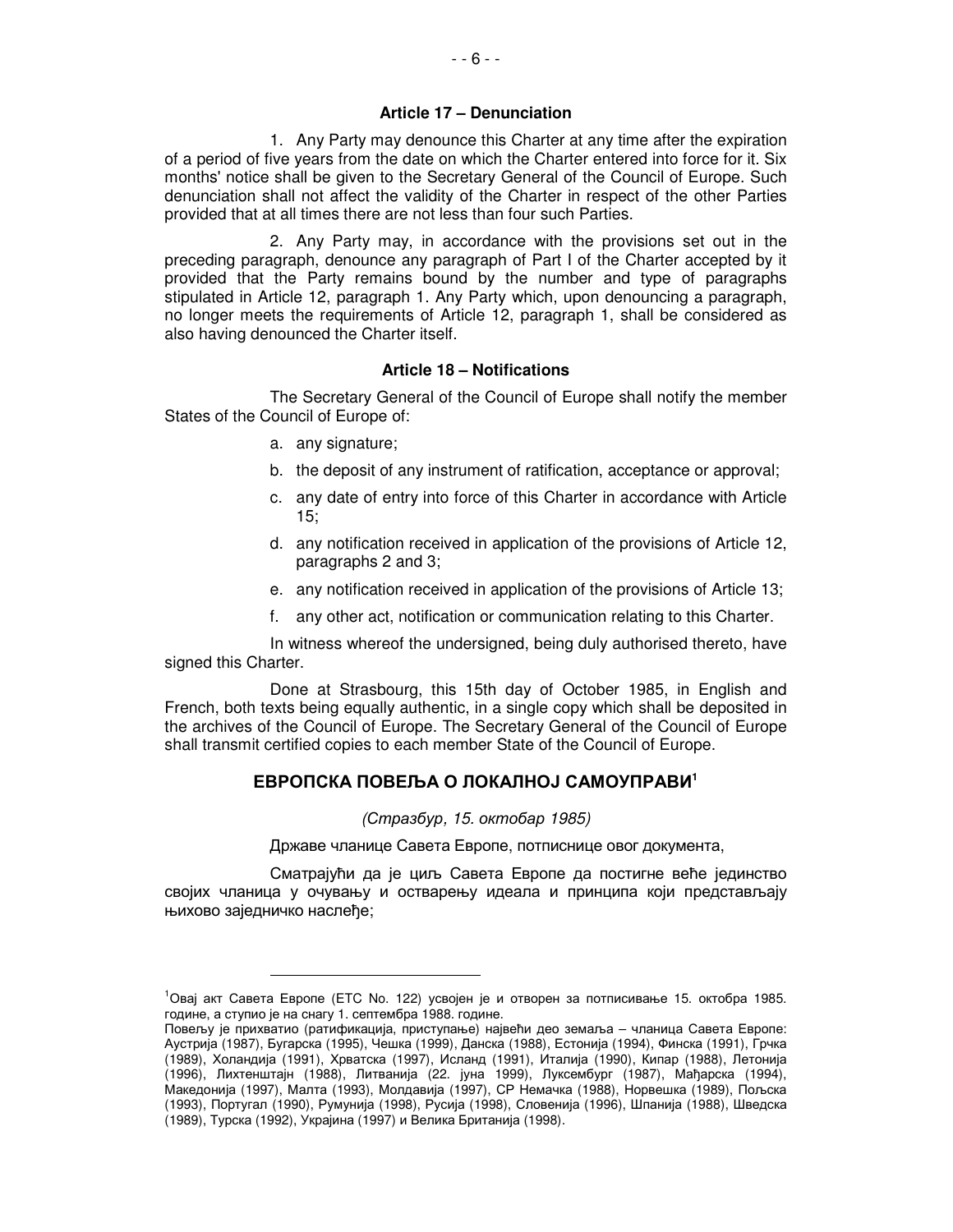Верујући да је један од метода којим се овај циљ може остварити постизање споразума на административном плану;

Имајући у виду да су локалне власти једна од главних основа сваког демократског система;

Сматрајући да је право грађана да обављају јавне послове један од основних демократских принципа заједничких свим државама чланицама Савета Европе:

Уверене да се ова права најнепосредније могу остварити на локалном нивоу:

Уверене да се кроз локалне органе власти са стварним одговорностима може обезбедити администрација која је и ефикасна и блиска грађанима;

Знајући да је очување и унапређивање локалне самоуправе у различитим европским земљама важан допринос изградњи Европе засноване на принципима демократије и децентрализације власти;

Сматрајући да је за ово неопходно постојање локалних органа власти који имају демократски конституисана тела за одлучивање и широк степен аутономије у погледу својих одговорности, а такође и путеве и начине за остваривање тих одговорности и средстава која су неопходна за њихово остварење.

Сложиле су се о следећем:

#### Члан 1.

Државе уговорнице ће себе сматрати обавезним према следећим члановима у складу са начином и у обиму наведеном у члану 12. ове повеље.

# ЛЕО І

#### Члан 2.

Уставни и правни основ локалне самоуправе.

Принцип локалне самоуправе биће признат у домаћем законодавству и, ако је могуће, у уставу.

#### Члан 3.

### Концепт локалне самоуправе

1. Локална самоуправа означава право и способност локалних власти да, у оквиру законских ограничења, уређују послове и управљају битним делом јавних послова под својом одговорношћу и у интересу локалног становништва.

2. Ово право ће вршити савети или скупштине, састављене од чланова који су слободно изабрани тајним гласањем на основу непосредног, равноправног и општег права гласа, који могу имати извршне органе који су њима одговорни. Овом одредбом ни на који начин се не отклања могућност скупштине, референдума или било ког другог облика непосредног учешћа тамо где су они статутом дозвољени.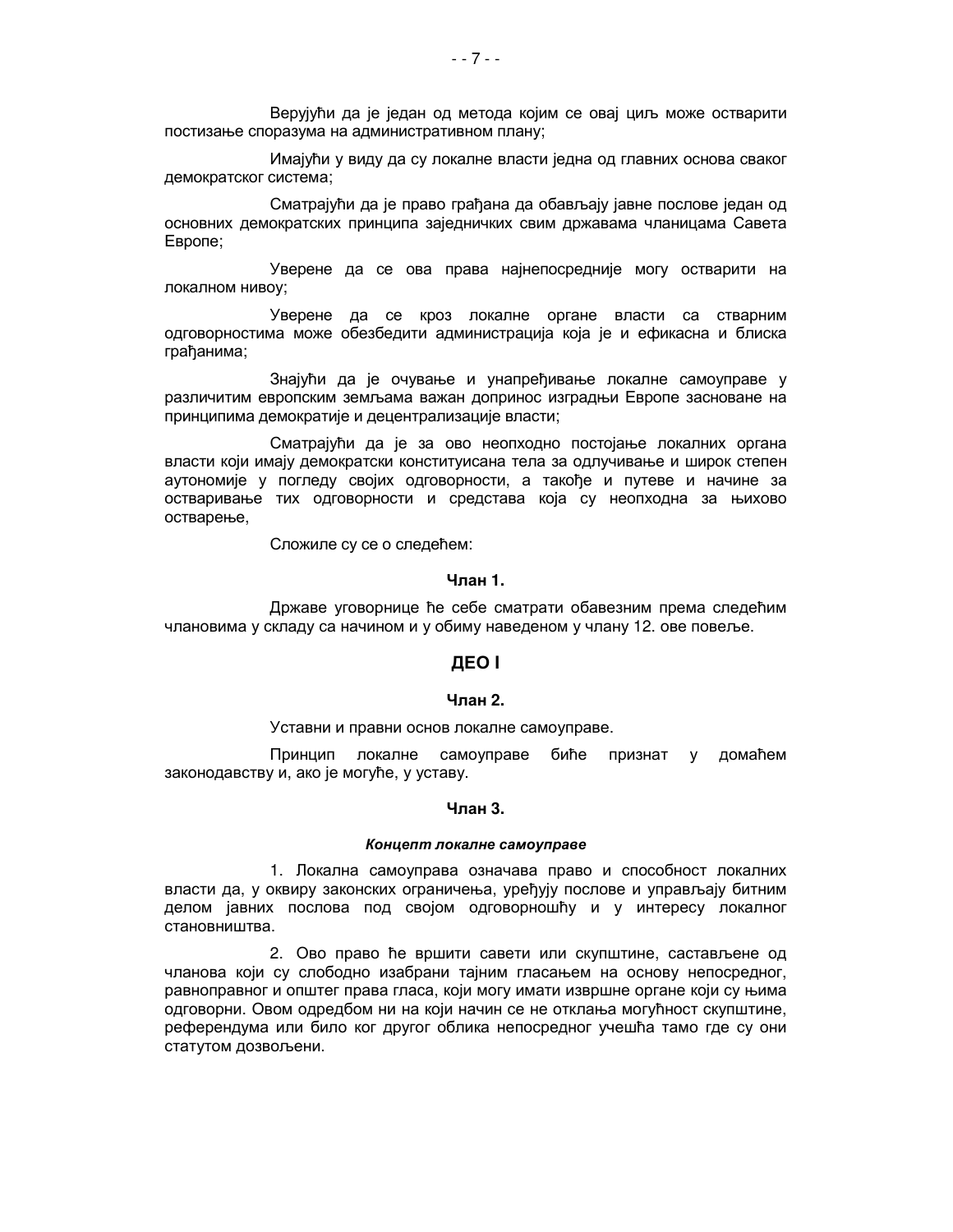#### Члан 4.

#### Обим локалне самоуправе

1. Основна овлашћења и одговорност локалних органа власти треба да буду предвиђени уставом или статутом. Међутим, ова одредба не спречава давање овлашћења и одговорности локалним властима за специфичне сврхе, у складу са законом.

2. Локалне власти, у оквиру законских ограничења, имају пуну слободу одлучивања о иницијативама у вези са било којим питањем које није искључено из њихове надлежности или додељено некој другој инстанци.

3. Јавне послове ће првенствено обављати они органи власти који су најближи грађанима. Уступање послова другом органу власти требало би да се заснива на процени обима и природе задатка и захтева у погледу ефикасности управе и функционисања привреде.

4. Овлашћења дата локалној власти ће по правилу бити потпуна и ексклузивна. Она не смеју бити нарушавана или ограничена другом, централном или регионалном влашћу, осим у складу са законом.

5. Тамо где су им овлашћења додељена од стране централне или регионалне власти, локалним органима власти ће, у мери у којој је то могућно, бити дата пуна слобода одлучивања у прилагођавању својих активности локалним условима.

6. Локални органи власти ће бити консултовани, у мери у којој је то могућно, и у право време и на одговарајући начин приликом планирања и одлучивања о свим питањима која их се директно тичу.

#### Члан 5.

#### Заштита граница локалне власти

Промене у разграничењу локалних органа власти неће бити вршене без претходне консултације локалне заједнице о којој је реч, по могућности путем референдума, тамо где је то омогућено статутом.

# Члан 6.

Административна структура и средства за обављање задатака локалних органа власти:

1. Не доводећи у питање општије статутарне одредбе, локалне власти могу да одреде сопствену унутрашњу административну структуру како би је прилагодили локалним потребама и обезбедиле ефикасну управу.

2. Услови службовања запослених у локалним органима власти биће такви да омогуће ангажовање особља високог квалитета на основу вредности и компетентности; у ту сврху треба створити адекватне могућности за образовање, накнаде и изгледе за напредовање у каријери.

# Члан 7.

#### Услови вршења овлашћења на локалном нивоу

1. Услови под којим раде представници изабрани на локалном нивоу треба да су такви да обезбећују слободно обављање њихових функција.

2. Они треба да обухвате одговарајућу финансијску надокнаду трошкова који настану у току обављања посла о коме је реч, као и надокнаду,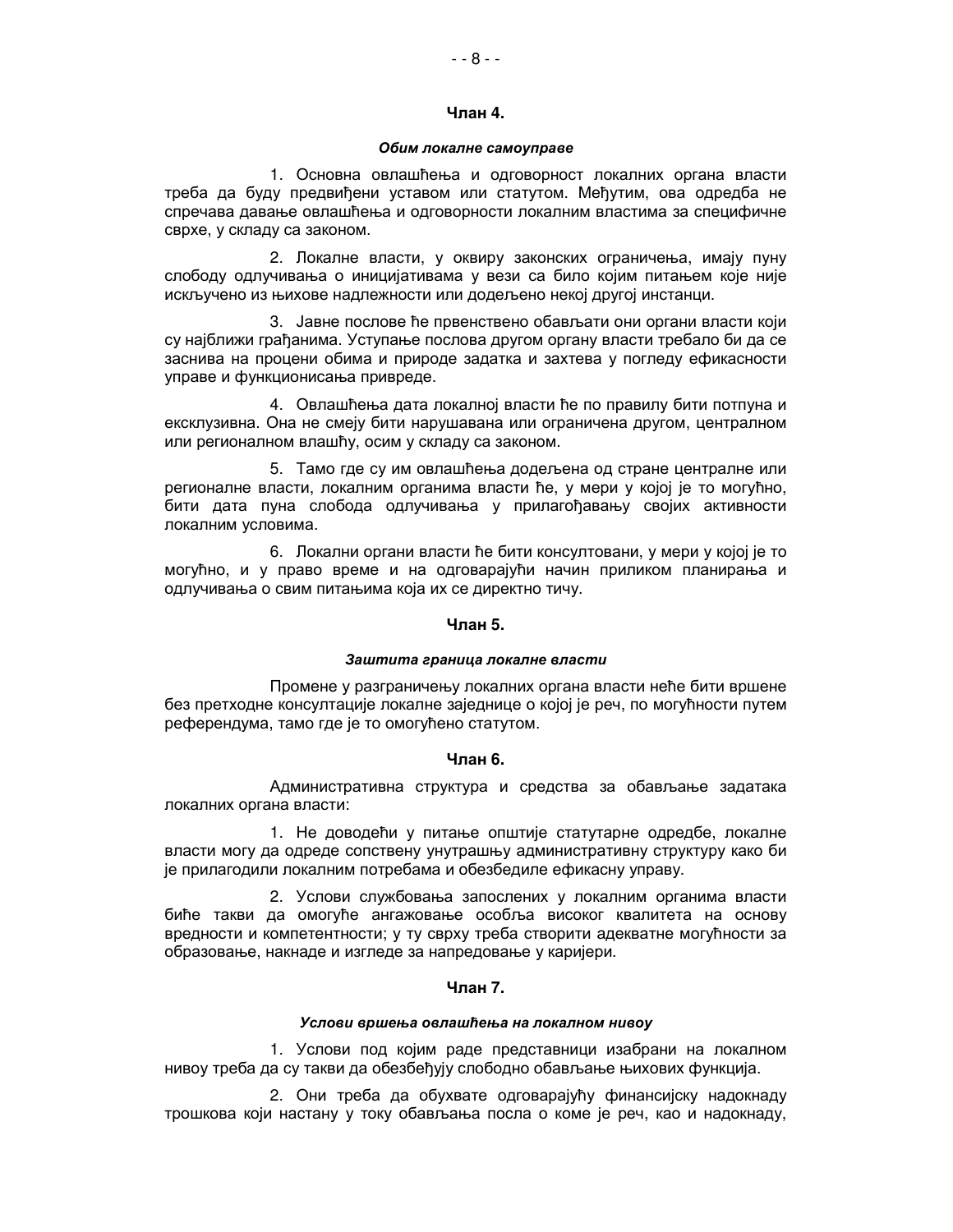тамо где је то могућно, за губитак зараде или плате за посао који је обављен и одговарајућу заштиту социјалног осигурања.

3. Све функције и активности за које се сматра да су неспојиве са заузимањем локалног изборног положаја биће одређене статутом или основним правним принципима.

# Члан 8.

#### Административни надзор над активностима локалних органа власти

1. Било какав административни надзор над локалним органима власти може бити остварен само у складу са процедурама и у случајевима који су предвиђени уставом или статутом.

2. Сваки административни надзор над активностима локалних органа власти по правилу ће имати за циљ само да обезбеди усаглашеност са законом и уставним начелима. Међутим, више инстанце власти могу обавити административни надзор у вези са целисходношћу у погледу задатака чије извршавање је поверено локалним органима власти.

3. Административни надзор над локалним органима власти вршиће се тако да обезбеди да интервенција контролне власти буде у сразмери са значајем интереса који треба да штити.

# **Чпан 9**

#### Финансијска средства локалних органа власти

1. Локални органи власти имају право, у оквиру националне економске политике, на адекватна сопствена финансијска средства којима могу слободно да располажу у оквиру својих овлашћења.

2. Финансијска средства локалних органа власти биће одређена у складу са овлашћењима која су предвиђена уставом и законом.

3. Део, а ако је могуће и сва финансијска средства локалних органа власти, треба да потичу од локалних пореза и такса чију висину они могу да одреде у оквиру ограничења датих статутом.

4. Финансијски системи на којима почивају извори који припадају локалним властима биће у довољној мери широки и адаптибилни како би им се омогућило да у мери у којој је то практично могуће држе корак са стварним растом трошкова везаних за обављање њихових обавеза.

5. Заштита финансијски слабијих локалних органа власти захтева институцију финансијског изједначавања процедура или сличне мере које треба да коригују ефекте неједнаке расподеле потенцијалних извора финансирања и финансијског терета коме треба да пруже подршку. Такве процедуре или мере неће умањити слободу одлучивања локалних органа власти коју они имају у оквиру сопствених сфера одговорности.

6. Локални органи власти биће консултовани на одговарајући начин о томе како да им се додељују прераспоређена средства.

7. Субвенције локалним органима власти неће бити, колико год је то могућно, намењене финансирању одређених пројеката. Провизија од субвенција неће уклонити основно право локалних органа власти да у оквиру своје надлежности имају слободу политичког одлучивања.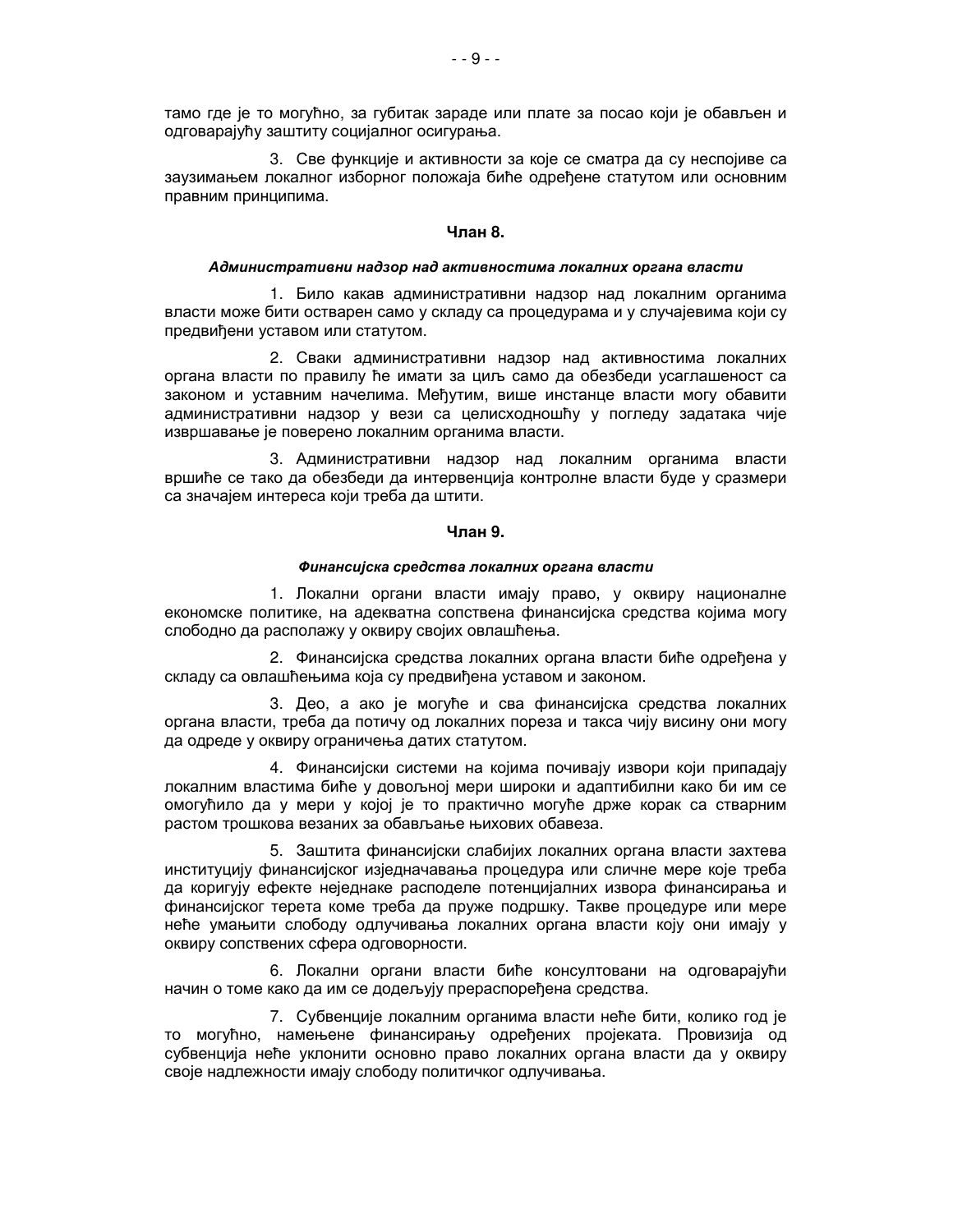8. У сврху позајмљивања ради капиталног инвестирања, локални органи власти имаће приступ националном тржишту капитала у оквиру законских могућности.

#### Чпан 10.

#### Право локалних органа власти на удруживање

1. Локални органи власти имају право да у вршењу својих дужности сарађују и у оквиру закона стварају конзорцијуме са другим локалним органима власти у циљу остварења задатака од заједничког интереса.

2. Право локалних органа власти да припадају асоцијацији ради заштите и промоције њихових заједничких интереса и да припадају међународној асоцијацији локалних органа власти биће признато у свакој држави.

3. Локални органи власти имају право да, под условима предвиђеним законом, сарађују са одговарајућим локалним органима власти у другим државама.

### Чпан 11

#### Правна заштита органа локалне самоуправе

Локални органи власти имаће право да прибегну жалби код суда како би обезбедили слободно спровођење својих овлашћења и поштовање принципа локалне самоуправе који су уграђени у устав или домаће законодавство.

# **IEO II**

# ОСТАЛЕ ОДРЕДБЕ

#### Члан 12.

#### Обавезе

1. Свака држава уговорница сагласна је да се сматра везаном прихватање одредаба најмање двадесет ставова првог дела ове повеље, од којих ће бар десет бити одабрано међу следећим ставовима:

- члан 2,
- члан 3, ставови 1. и 2,
- члан 4, ставови, 1, 2. и 4,
- члан 5.
- члан 7, став 1,
- члан 8, став 2,
- члан 9, ставови 1, 2, и 3,
- члан 10, став 1,
- $-$  члан 11.

2. Свака држава уговорница приликом депоновања инструмената ратификације, приступања или прихватања, обавестиће генералног секретара Савета Европе о ставовима које је одабрала у складу са одредбама става 1. овог члана.

3. Свака страна може, у било које време касније, да обавести генералног секретара да се сматра везаном било којим ставом ове повеље који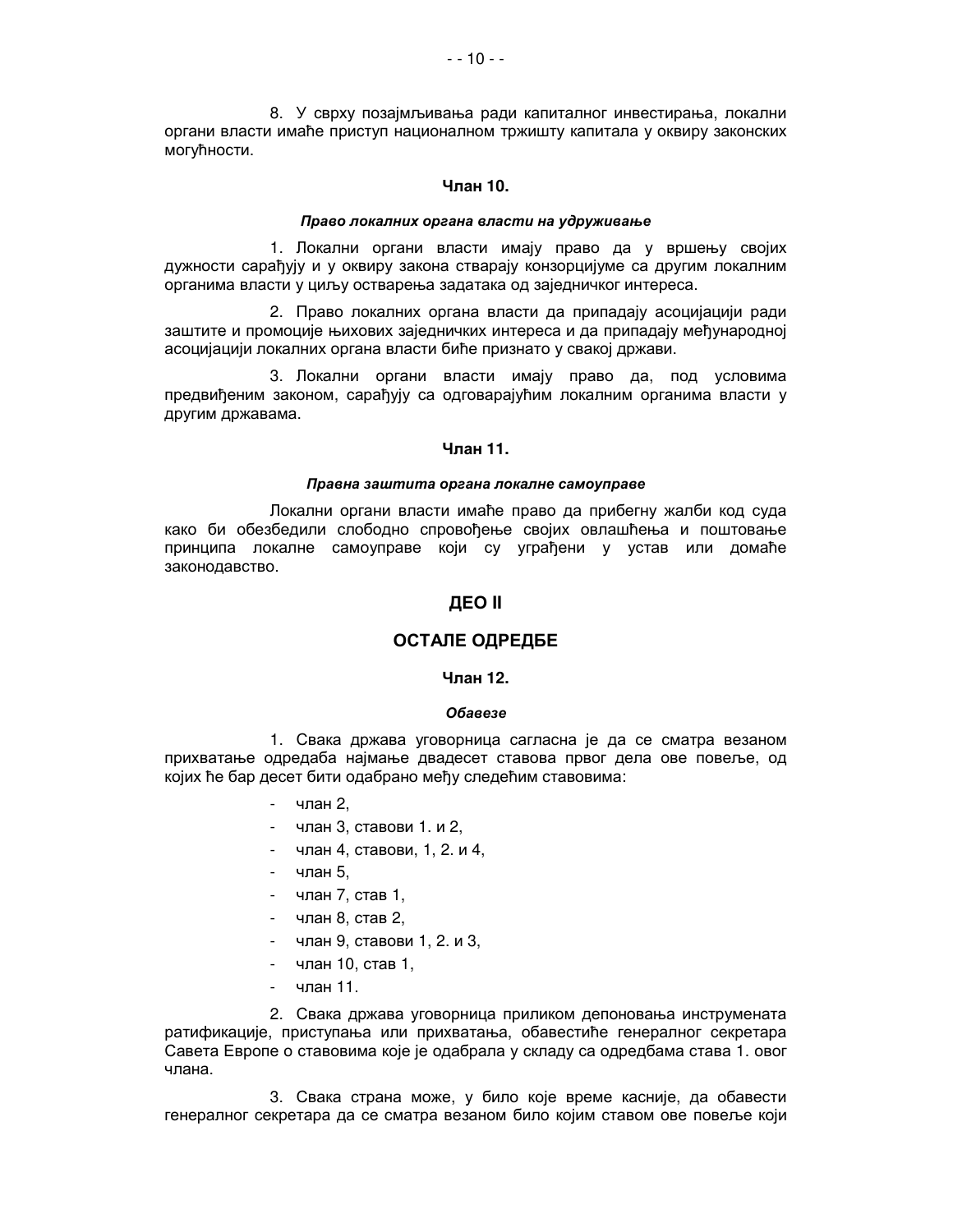још није прихватила у складу са ставом 1. овог члана. Овакве обавезе дате накнадно сматраће се интегралним делом ратификације, приступања или прихватања стране која даје нотификацију и имаће исто дејство са првим даном месеца који следи по истеку периода од три месеца након датума када је генерални секретар примио нотификацију.

### Члан 13.

#### Власт на коју се ова повеља односи

Принципи локалне самоуправе садржани у овој повељи примењују се на све категорије локалних власти које постоје у оквиру територије државе уговорнице. Међутим, свака страна уговорница може, приликом депоновања инструмената ратификације, приступања или прихватања да одреди категорије локалних или регионалних власти на које намерава да ограничи дејство ове повеље или које намерава да искључи из њеног дејства. Она такође може да укључи нове категорије локалних или регионалних власти у оквиру повеље каснијом нотификацијом генералном секретару Савета Европе.

#### Члан 14.

#### Одредба о обавештавању

Свака страна потписница проследиће генералном секретару Савета Европе све релевантне информације у вези са законским одредбама и другим мерама које предузима у сврху усклађивања са одредбама ове повеље.

# **III** DEO

# Чпан 15.

#### Потпис, ратификација и ступање на снагу

1. Ова повеља је отворена за потписивање свакој држави чланици Савета Европе. Она подлеже ратификацији, приступању или прихватању. Инструменти ратификације, приступања или прихватања биће депоновани код генералног секретара Савета Европе.

2. Ова повеља ступиће на снагу првог дана месеца који следи по истеку тромесечног периода након датума када су четири државе чланице Савета Европе изразиле своју спремност да буду везане повељом у складу са одредбама претходног става.

3. У погледу сваке државе чланице која касније изрази своју сагласност да буде везана повељом, ова повеља ступиће на снагу првог дана месеца који следи по истеку тромесечног периода након дана депоновања инструмената ратификације, приступања или прихватања.

#### Члан 16.

#### Територијална клаузула

1. Свака држава може у време потписивања или приликом депоновања инструмената ратификације, приступања или прихватања да специфицира територију или територије на које се ова повеља односи.

2. Свака држава може касније, декларацијом упућеном генералном секретару Савета Европе, да прошири примену ове повеље на сваку територију наведену у декларацији. У погледу такве територије повеља ће ступити на снагу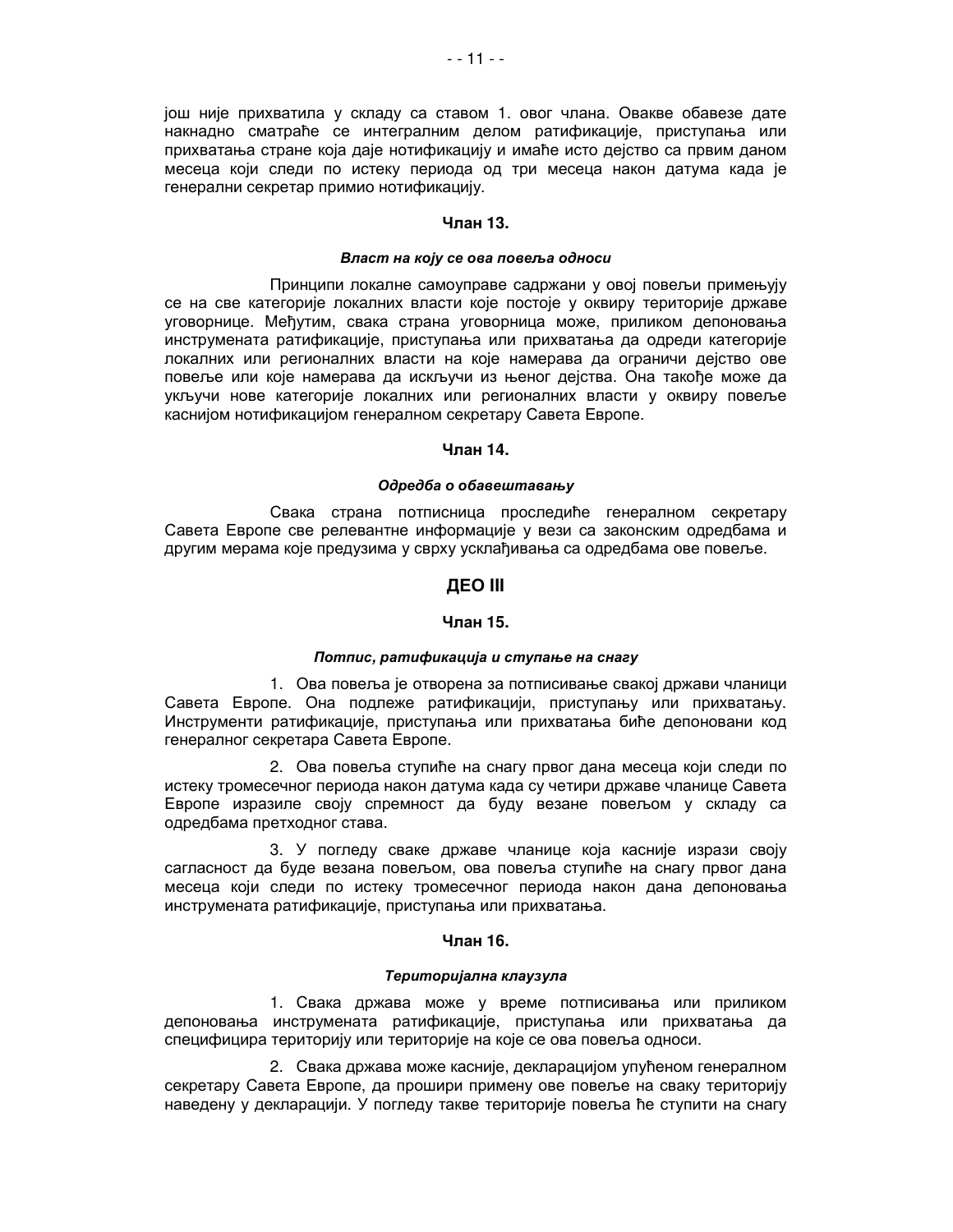првог дана месеца који следи по истеку тромесечног периода након датума пријема такве декларације од стране генералног секретара.

3. Свака декларација у вези са претходним параграфима може, у погледу сваке територије назначене у таквој декларацији, бити повучена нотификацијом упућеном генералном секретару. Повлачење ће ступити на снагу првог дана месеца који следи по истеку шестомесечног периода након датума пријема такве нотификације од стране генералног секретара.

#### Члан 17.

#### **Отказивање**

1. Свака страна уговорница може да откаже ову повељу у било које време након истека периода од пет година од датума када је повеља за њу ступила на снагу. Шест месеци унапред даће се обавештење генералном секретару Савета Европе. Такво отказивање неће утицати на важење повеље у односу на друге стране уговорнице под условом да у сваком таквом тренутку нема мање од четири такве стране уговорнице.

2. Свака страна уговорница може, у складу са одредбама изнетим у претходном параграфу, да откаже било који параграф дела I ове повеље који је усвојила, под условом да остане везана бројем и врстом ставова наведених у члану 12, став 1. За сваку страну која, након отказивања неког става, више не испуњава захтеве садржане у члану 12, став 1, сматраће се да је отказала и саму повељу.

### Члан 18.

#### **Нотификације**

Генерални секретар Савета Европе обавестиће сваку државу чланицу Савета Европе о:

а) сваком потпису;

 $15:$ 

б) депоновању сваког инструмента ратификације, усвајања или сагласности:

в) сваком датуму ступања на снагу ове повеље у складу са чланом

г) свакој нотификацији коју прими у оквиру примене одредаба члана 12, ст. 2. и 3;

д) свакој нотификацији коју прими у оквиру примене одредаба члана 13:

ђ) сваком другом акту, нотификацији или комуникацији који се односе на ову повељу.

У потврду тога долепотписани, прописно овлашћени за то, потписали су ову повељу.

Сачињено у Стразбуру, 15. октобра 1985. године на енглеском и француском језику, од којих су оба текста подједнако меродавна, у једном примерку који ће бити депонован у архиви Савета Европе. Генерални секретар Савета Европе шаље оверене копије свакој држави чланици Савета Европе."

#### Члан 3.

Приликом предаје ратификационог инструмента за Европску повељу о локалној самоуправи, Република Србија ће дати изјаву следеће